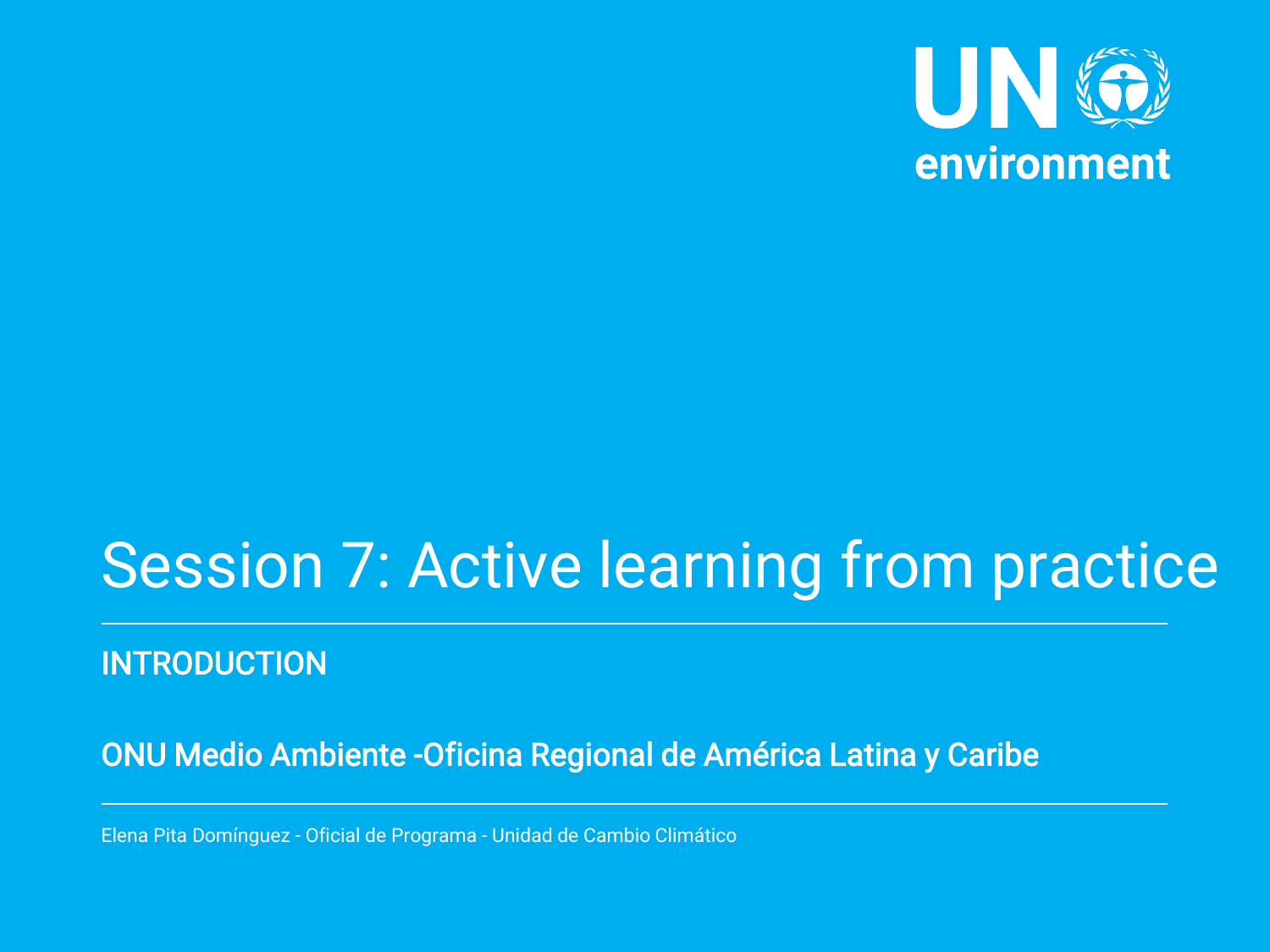

### *Active learning from practice*

Capacity to use the experience and lessons learned during adaptation planning and implementation to inform future adaptation efforts, including identification and promoting best practices is, required.

"*Progress, experience, best practices, lessons learned, gaps, needs and support provided and received in the process to formulate and implement National Adaptation Plans*" UNFCCC (2018)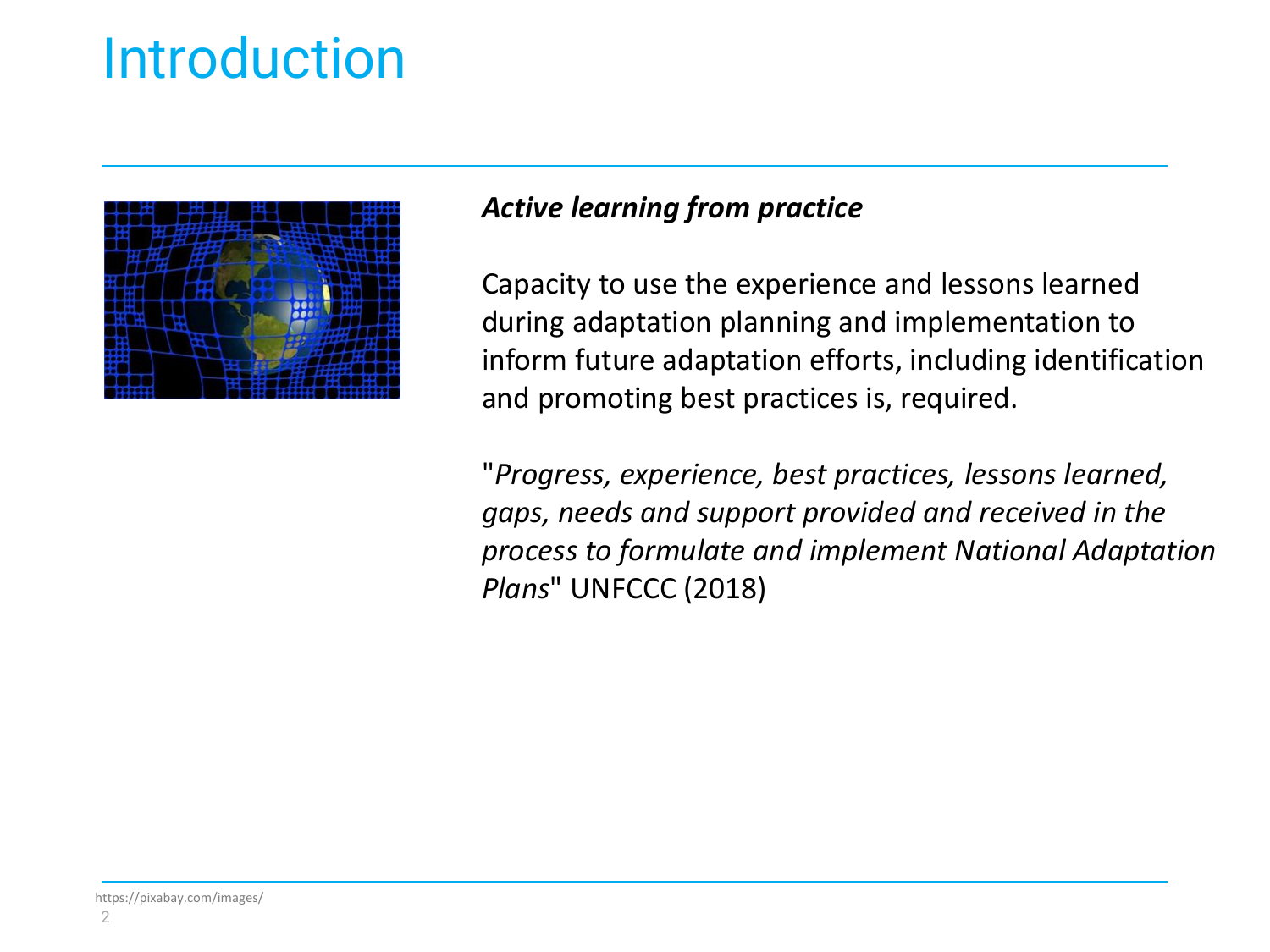

.

**XXI Meeting of the Forum of Ministers** (2018. Buenos Aires, Argentina)

#### *Planning and monitoring adaptation*

**Promote** the exchange of experiences and **South-South cooperation** for the identification, the development and implementation of adaptation measures and plans, based on data and climate change scenarios, using as basis, among others risk maps and other innovative tools.

**Support** capacity building and **exchange of experiences** in the integration of adaptation indicators at the national level to contribute to building resilience across the Latin American and Caribbean region, […].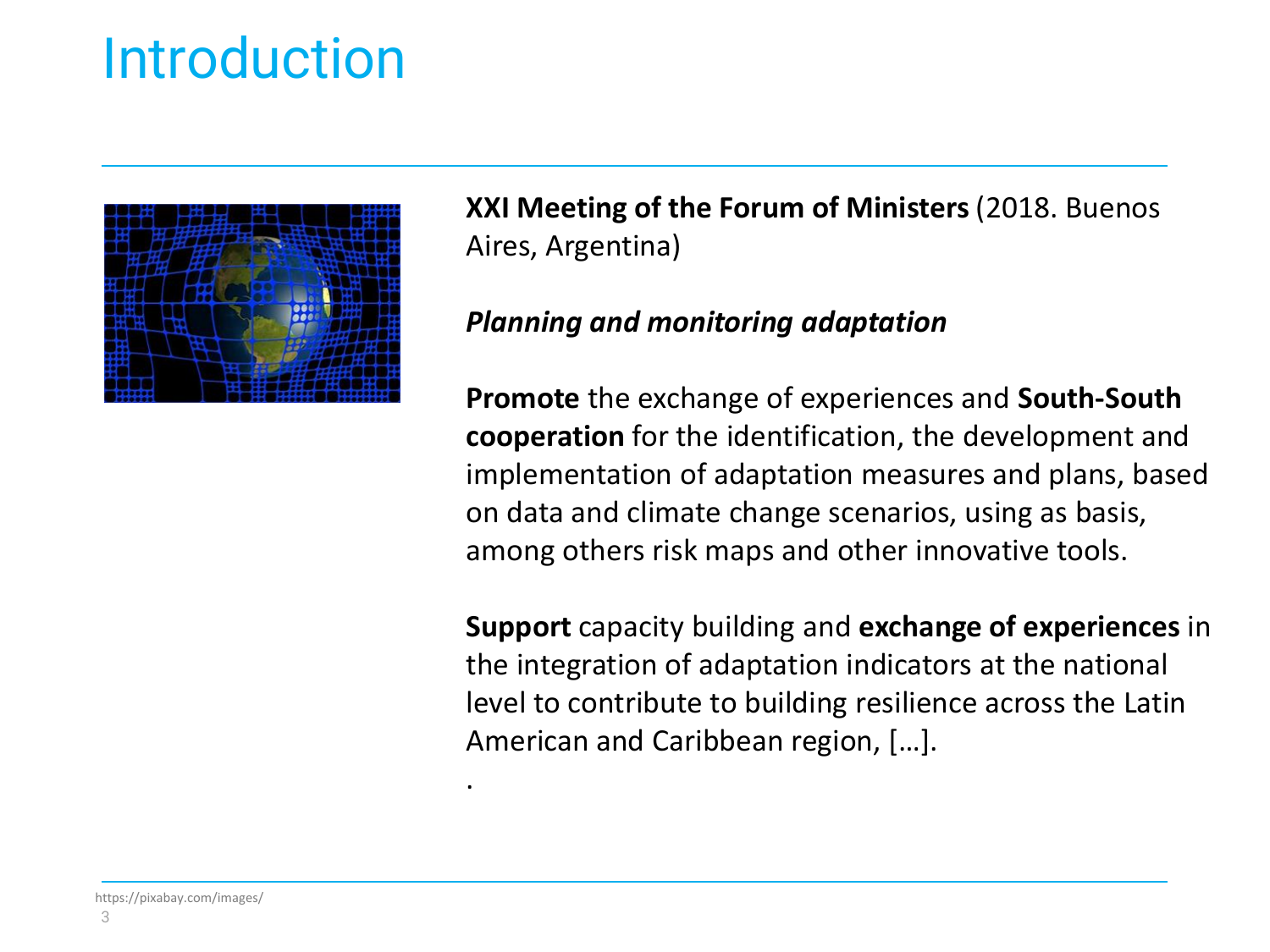

### *Regional Platform on Climate Change*

**XX Meeting of the Forum of Ministers** (2016. Cartagena, Colombia): Decision 7: Establishment of the Regional Platform for Cooperation on Climate Change,

**XXI Meeting of the Forum of Ministers** (2018. Buenos Aires, Argentina):

- **Strengthen** regional cooperation in the framework of the Regional Platform for Cooperation on Climate Change, through **capacity building and cooperation** among the countries of the region […]
- **Request** donor countries,[…], such as the GEF, Euroclima + and Regatta, to increase their support to facilitate the regional implementation of the decisions of the Forum of Ministers on climate change, including activities within the framework of the Platform […]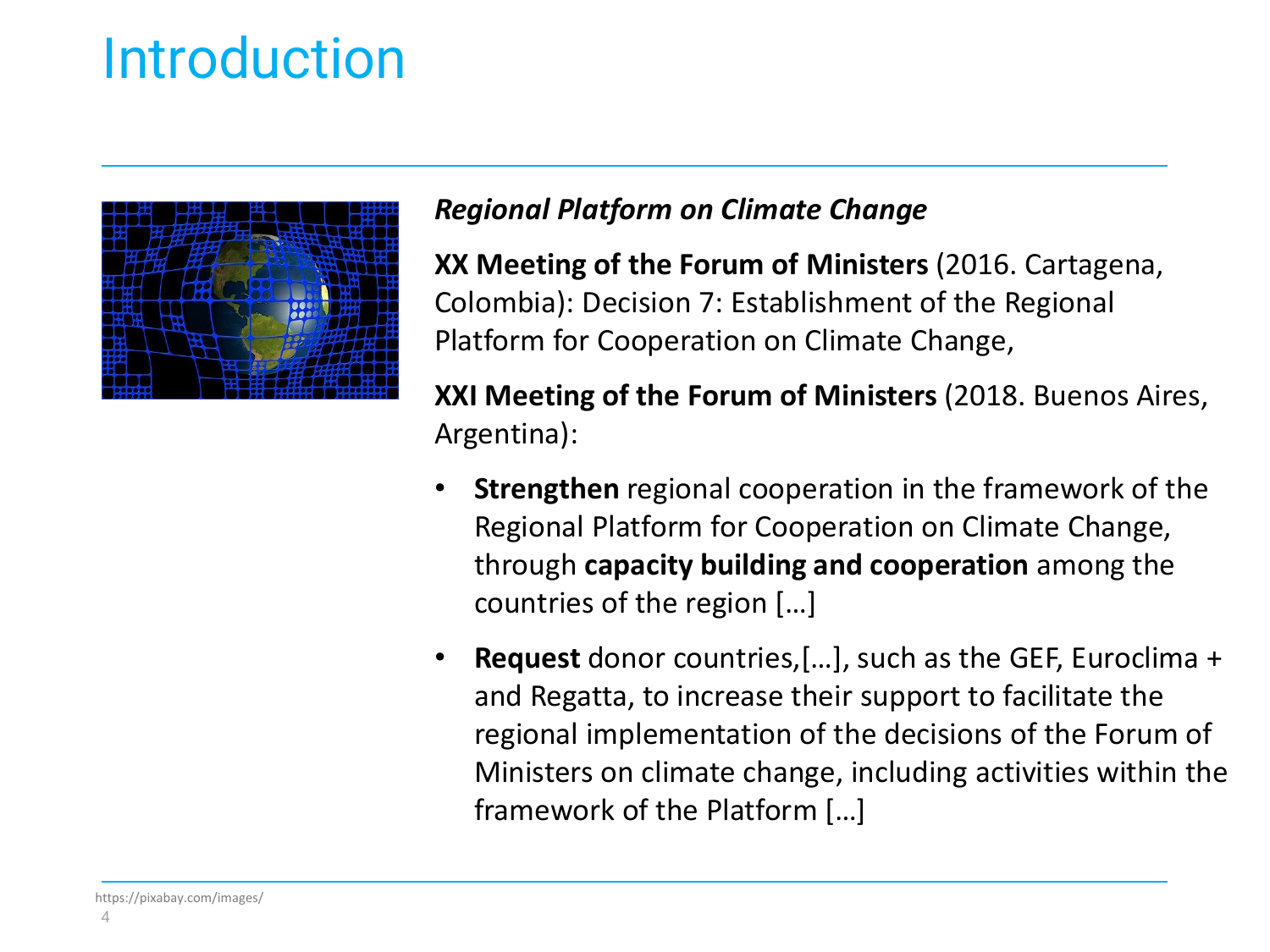What are the ingredients for successful regional knowledge sharing?

- Contents: What information?
- Public: Who is the target audience? Who produces the information?
- Processes: What are the most effective modalities?
- Technology: What tools?